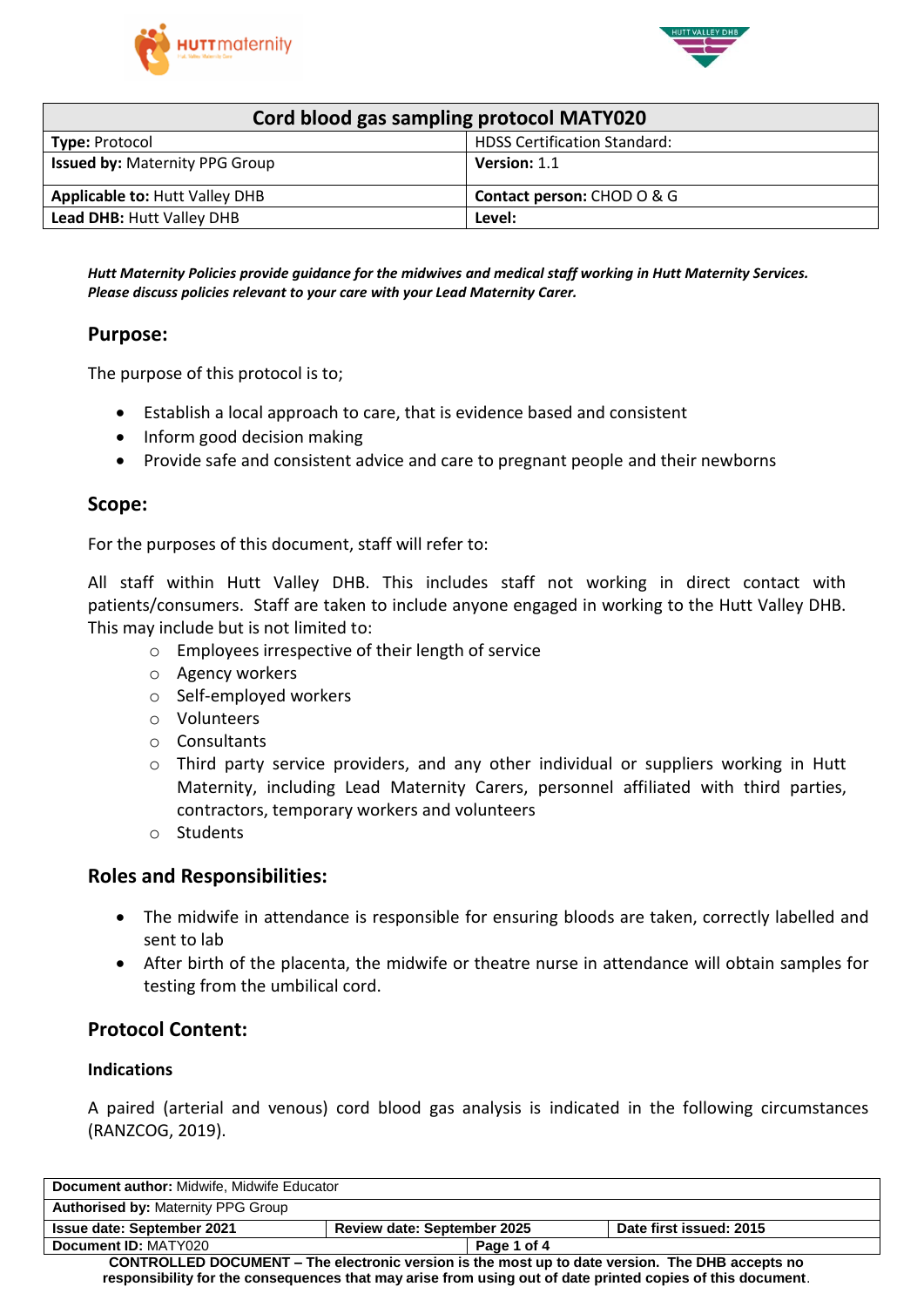



- When there has been concern about fetal compromise in labour
- Operative delivery undertaken for fetal compromise
- Apgars <4 at 1 minute or <7 at 5 minutes
- Baby born in poor condition
- Fetal blood sampling performed in labour

#### **Procedure**

If possible, discuss in advance with birthing person, and any whānau/support people they wish to include, the reason for taking cord blood gases.

#### *Collection of umbilical cord blood*

The blood sample is usually taken once the umbilical cord is cut.

Clamp the umbilical cord on both ends. Handle carefully; if the cord is damaged, it may not be possible to draw a sample from it.

Identify umbilical artery and umbilical vein. In the cord the vein is the larger of the two.

Grasp one end of the umbilical cord with your non-dominant hand to prevent it from moving. With the dominant hand, hold the syringe between the thumb, the index finger and the middle finger, similar to how you would hold a pencil.

Insert the needle into the umbilical vein slowly at a 45-degree angle. Be careful to avoid going completely through the vein.

Draw a 0.5-1ml sample) from the umbilical vein into a heparinised syringe. If the blood clots, the sample may not be able to be run through the blood gas machine.

Using foam cube provided, safely remove the needle from the syringe.

Place cap provided on the syringe and push the stopper until resistance is met to expel any air bubbles. Bubbles can interfere with accurate results if they are left in the sample.

Repeat process with a second syringe from umbilical artery.

### *Cautions*

- Take the cord blood gas sample to the lab for analysis promptly
- The sample needs to be refrigerated if it cannot be sent to lab within 30min
- Keep personal safety in mind. Always use gloves when drawing a blood sample. Consider need for face shield as blood may squirt on insertion of needle
- Do not discard the umbilical cord

#### *Correct documentation*

On tubes:

- Baby of [birthing person's full name]
- Baby's date of birth and sex
- Identify samples as "Arterial" and "Venous"

|  | Document author: Midwife, Midwife Educator |  |
|--|--------------------------------------------|--|
|  |                                            |  |

| <b>Authorised by: Maternity PPG Group</b> |                                    |                         |
|-------------------------------------------|------------------------------------|-------------------------|
| <b>Issue date: September 2021</b>         | <b>Review date: September 2025</b> | Date first issued: 2015 |
| Document ID: MATY020                      | Page 2 of 4                        |                         |
|                                           |                                    |                         |

**CONTROLLED DOCUMENT – The electronic version is the most up to date version. The DHB accepts no responsibility for the consequences that may arise from using out of date printed copies of this document**.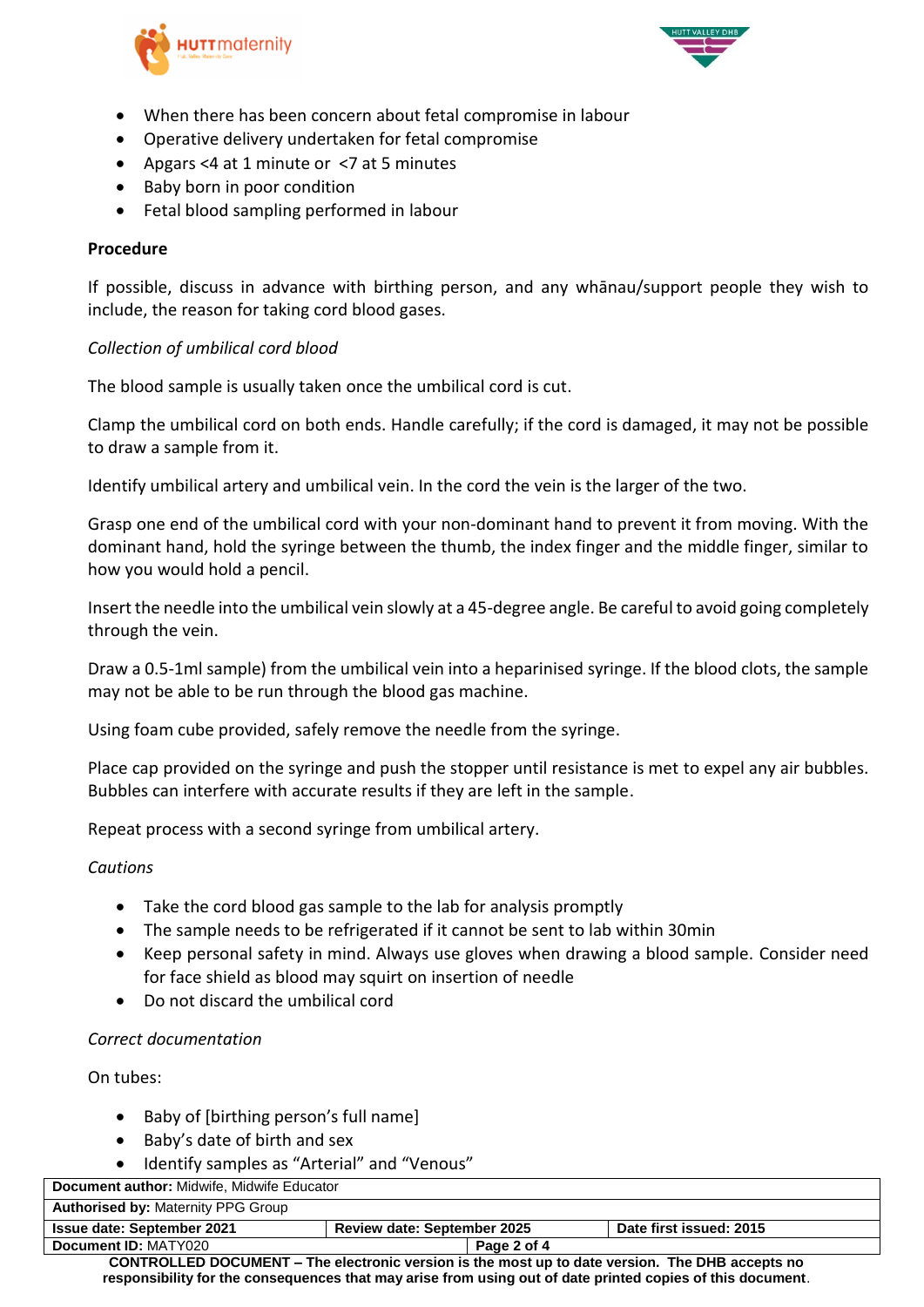



On the lab form:

- Use white sticker label (available in birthing suite or theatre) with identical details to those on tubes, on standard lab form
- Under Other Tests, request "Paired cord blood gases"

The syringes should be taken to laboratory immediately.

Results will be called through to ward or theatre once available;

- Notify paediatric staff if abnormal
- Document results in baby notes
- Document Lactate result on NOC NEWS chart

Newborn blood results cannot be uploaded to Concerto until NHI number is created and provided to lab. Call lab for results and to provide NHI.

## **References:**

RANZCOG (2019). Intrapartum Fetal Surveillance Clinical Guideline (Fourth Edition). [https://ranzcog.edu.au/RANZCOG\\_SITE/media/RANZCOG-](https://ranzcog.edu.au/RANZCOG_SITE/media/RANZCOG-MEDIA/Women%27s%20Health/Statement%20and%20guidelines/Clinical-Obstetrics/IFS-Guideline-4thEdition-2019.pdf?ext=.pdf)[MEDIA/Women%27s%20Health/Statement%20and%20guidelines/Clinical-Obstetrics/IFS-](https://ranzcog.edu.au/RANZCOG_SITE/media/RANZCOG-MEDIA/Women%27s%20Health/Statement%20and%20guidelines/Clinical-Obstetrics/IFS-Guideline-4thEdition-2019.pdf?ext=.pdf)[Guideline-4thEdition-2019.pdf?ext=.pdf](https://ranzcog.edu.au/RANZCOG_SITE/media/RANZCOG-MEDIA/Women%27s%20Health/Statement%20and%20guidelines/Clinical-Obstetrics/IFS-Guideline-4thEdition-2019.pdf?ext=.pdf) Accessed 25 August 2021

# **Related Documents:**

Umbilical Cord Clamping and Placental Birth Guideline **MATY138**

### **Keywords for searching:**

- 1. Cord blood gas
- 2. Cord blood
- 3. Cord lactate
- 4. MATY020

# **Informed Consent:**

The right of a consumer to make an informed choice and give informed consent, including the right to refuse medical treatment, is enshrined in law and in the Code of Health and Disability Consumers' Rights in New Zealand. This means that a woman can choose to decline treatment, referral to another practitioner, or transfer of clinical responsibility. If this occurs follow the process map on page 18 of the Referral Guidelines (Ministry of Health, 2012).

### **Tangata Whenua Statement:**

| Document author: Midwife, Midwife Educator                                                                                                                                                                    |                                    |  |                         |
|---------------------------------------------------------------------------------------------------------------------------------------------------------------------------------------------------------------|------------------------------------|--|-------------------------|
| <b>Authorised by: Maternity PPG Group</b>                                                                                                                                                                     |                                    |  |                         |
| <b>Issue date: September 2021</b>                                                                                                                                                                             | <b>Review date: September 2025</b> |  | Date first issued: 2015 |
| Document ID: MATY020                                                                                                                                                                                          | Page 3 of 4                        |  |                         |
| CONTROLLED DOCUMENT - The electronic version is the most up to date version. The DHB accepts no<br>responsibility for the consequences that may arise from using out of date printed copies of this document. |                                    |  |                         |